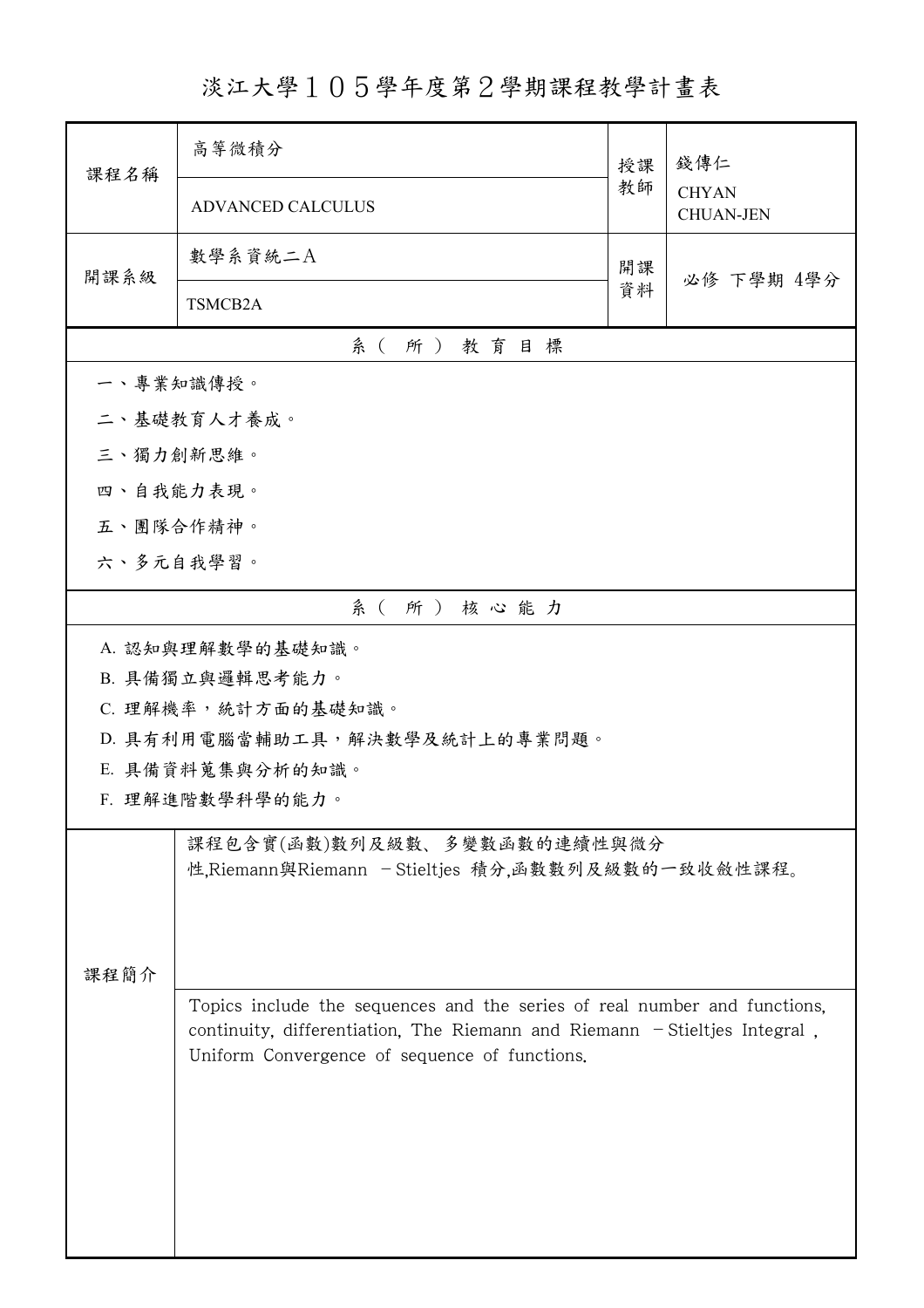本課程教學目標與目標層級、系(所)核心能力相關性 一、目標層級(選填): (一)「認知」(Cognitive 簡稱C)領域:C1 記憶、C2 瞭解、C3 應用、C4 分析、 C5 評鑑、C6 創造 (二)「技能」(Psychomotor 簡稱P)領域:P1 模仿、P2 機械反應、P3 獨立操作、 P4 聯結操作、P5 自動化、P6 創作 (三)「情意」(Affective 簡稱A)領域:A1 接受、A2 反應、A3 重視、A4 組織、 A5 內化、A6 實踐 二、教學目標與「目標層級」、「系(所)核心能力」之相關性: (一)請先將課程教學目標分別對應前述之「認知」、「技能」與「情意」的各目標層級,

 惟單項教學目標僅能對應C、P、A其中一項。 (二)若對應「目標層級」有1~6之多項時,僅填列最高層級即可(例如:認知「目標層級」

對應為C3、C5、C6項時,只需填列C6即可,技能與情意目標層級亦同)。 (三)再依據所訂各項教學目標分別對應其「系(所)核心能力」。單項教學目標若對應 「系(所)核心能力」有多項時,則可填列多項「系(所)核心能力」。

(例如:「系(所)核心能力」可對應A、AD、BEF時,則均填列。)

| 序            |                                                                             | 教學目標(英文)                                                                                                                                                                                                                             | 相關性            |          |  |
|--------------|-----------------------------------------------------------------------------|--------------------------------------------------------------------------------------------------------------------------------------------------------------------------------------------------------------------------------------|----------------|----------|--|
| 號            | 教學目標(中文)                                                                    |                                                                                                                                                                                                                                      | 目標層級           | 系(所)核心能力 |  |
| $\mathbf{1}$ | 了解實(函數)數列及級數收斂與一<br>致收斂、多變數函數的連續性與微<br>分性, Riemann<br>與Riemann-Stieltjes 積分 | Understand the following<br>topics : uniform convergence<br>of the sequence and the<br>series of functions , continuity<br>and differentiablity of<br>functions of several variables<br>. Riemann and<br>Riemann-Stieltjes integral. | C <sub>3</sub> | AF       |  |
|              |                                                                             | 教學目標之教學方法與評量方法                                                                                                                                                                                                                       |                |          |  |
| 序<br>號       | 教學目標                                                                        | 教學方法                                                                                                                                                                                                                                 |                | 評量方法     |  |
| $\mathbf{1}$ | 了解實(函數)數列及級數收斂與一<br>致收斂、多變數函數的連續性與微<br>分性, Riemann<br>與Riemann-Stieltjes 積分 | 講述                                                                                                                                                                                                                                   | 紙筆測驗           |          |  |
|              |                                                                             |                                                                                                                                                                                                                                      |                |          |  |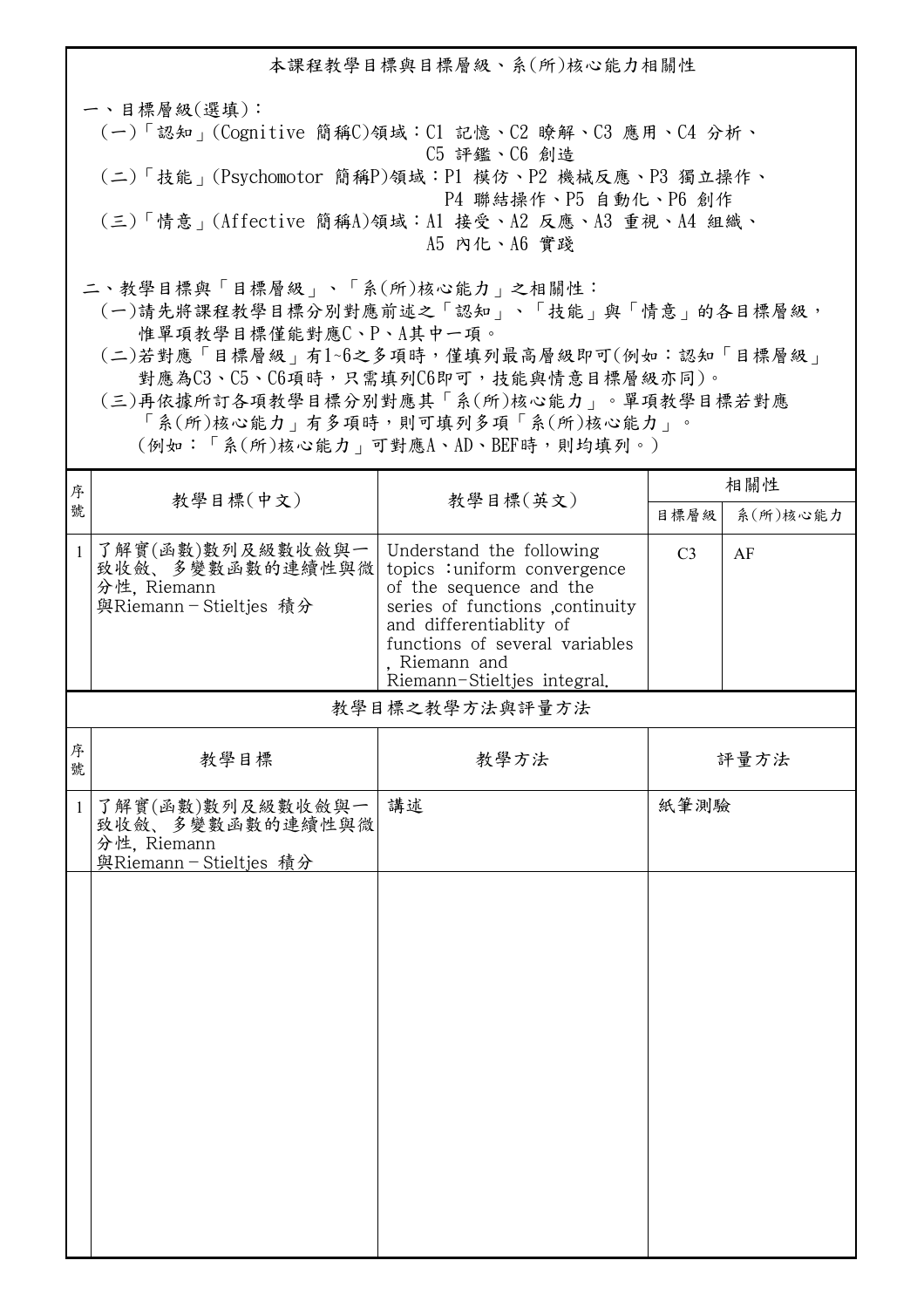| 本課程之設計與教學已融入本校校級基本素養        |                                                                     |                                         |                                                                                                |    |  |
|-----------------------------|---------------------------------------------------------------------|-----------------------------------------|------------------------------------------------------------------------------------------------|----|--|
| 淡江大學校級基本素養                  |                                                                     |                                         | 內涵說明                                                                                           |    |  |
| 全球視野<br>$\langle \rangle$   |                                                                     |                                         | 培養認識國際社會變遷的能力,以更寬廣的視野了解全球化<br>的發展。                                                             |    |  |
| 資訊運用<br>$\langle \ \rangle$ |                                                                     |                                         | 熟悉資訊科技的發展與使用,並能收集、分析和妥適運用資<br>訊。                                                               |    |  |
|                             | 洞悉未來<br>$\langle \ \rangle$                                         |                                         | 瞭解自我發展、社會脈動和科技發展,以期具備建構未來願<br>景的能力。                                                            |    |  |
| 品德倫理                        |                                                                     |                                         | 了解為人處事之道,實踐同理心和關懷萬物,反省道德原則<br>的建構並解決道德爭議的難題。                                                   |    |  |
| 獨立思考                        |                                                                     |                                         | 鼓勵主動觀察和發掘問題,並培養邏輯推理與批判的思考能<br>力。                                                               |    |  |
|                             | 樂活健康<br>$\langle \, \rangle$                                        |                                         | 注重身心靈和環境的和諧,建立正向健康的生活型態。                                                                       |    |  |
|                             | 團隊合作<br>$\langle \ \rangle$                                         |                                         | 體察人我差異和增進溝通方法,培養資源整合與互相合作共<br>同學習解決問題的能力。                                                      |    |  |
|                             | 美學涵養                                                                |                                         | 培養對美的事物之易感性,提升美學鑑賞、表達及創作能<br>力。                                                                |    |  |
|                             |                                                                     |                                         | 授課進度表                                                                                          |    |  |
| 週<br>欤                      | 日期起訖                                                                |                                         | 內 容 (Subject/Topics)                                                                           | 備註 |  |
|                             | $106/02/13$ ~<br>106/02/19                                          | 7.2 Properties of the integral          |                                                                                                |    |  |
|                             | $106/02/20$ ~<br>106/02/26                                          | properties of the integral              | 7.3 The fundamental theorem of calculus and further                                            |    |  |
| 3                           | $106/02/27$ ~<br>106/03/05                                          | integrals                               | 7.4 Numerical methods of integration; 7.5 Improper                                             |    |  |
| 4                           | $106/03/06$ ~<br>106/03/12                                          | 8.1 Infinite series                     |                                                                                                |    |  |
| 5                           | $106/03/13$ ~<br>8.2 Sequences and series of functions<br>106/03/19 |                                         |                                                                                                |    |  |
| 6                           | $106/03/20$ ~<br>106/03/26                                          | 8.3 Power series and analytic functions |                                                                                                |    |  |
|                             | $106/03/27$ ~<br>106/04/02                                          | 9.1 Norms; 9.2 A little topology        |                                                                                                |    |  |
| 8                           | $106/04/03$ ~<br>106/04/09                                          | 行政教學觀摩週                                 |                                                                                                |    |  |
| $\mathbf Q$                 | $106/04/10 \sim$<br>106/04/16                                       |                                         | 9.3 Continuous functions of several variables; 10.1<br>The derivative and approximation in R^n |    |  |
| 10                          | $106/04/17$ ~<br>106/04/23                                          | 期中考試週                                   |                                                                                                |    |  |
| 11                          | $106/04/24$ ~<br>106/04/30                                          | Vector-valued mappings                  | 10.2 Linear transformations and matrix norms; 10.3                                             |    |  |
| 12                          | $106/05/01$ ~<br>106/05/07                                          | theorem                                 | 11.1 Linear systems; 11.2 The contraction mapping                                              |    |  |